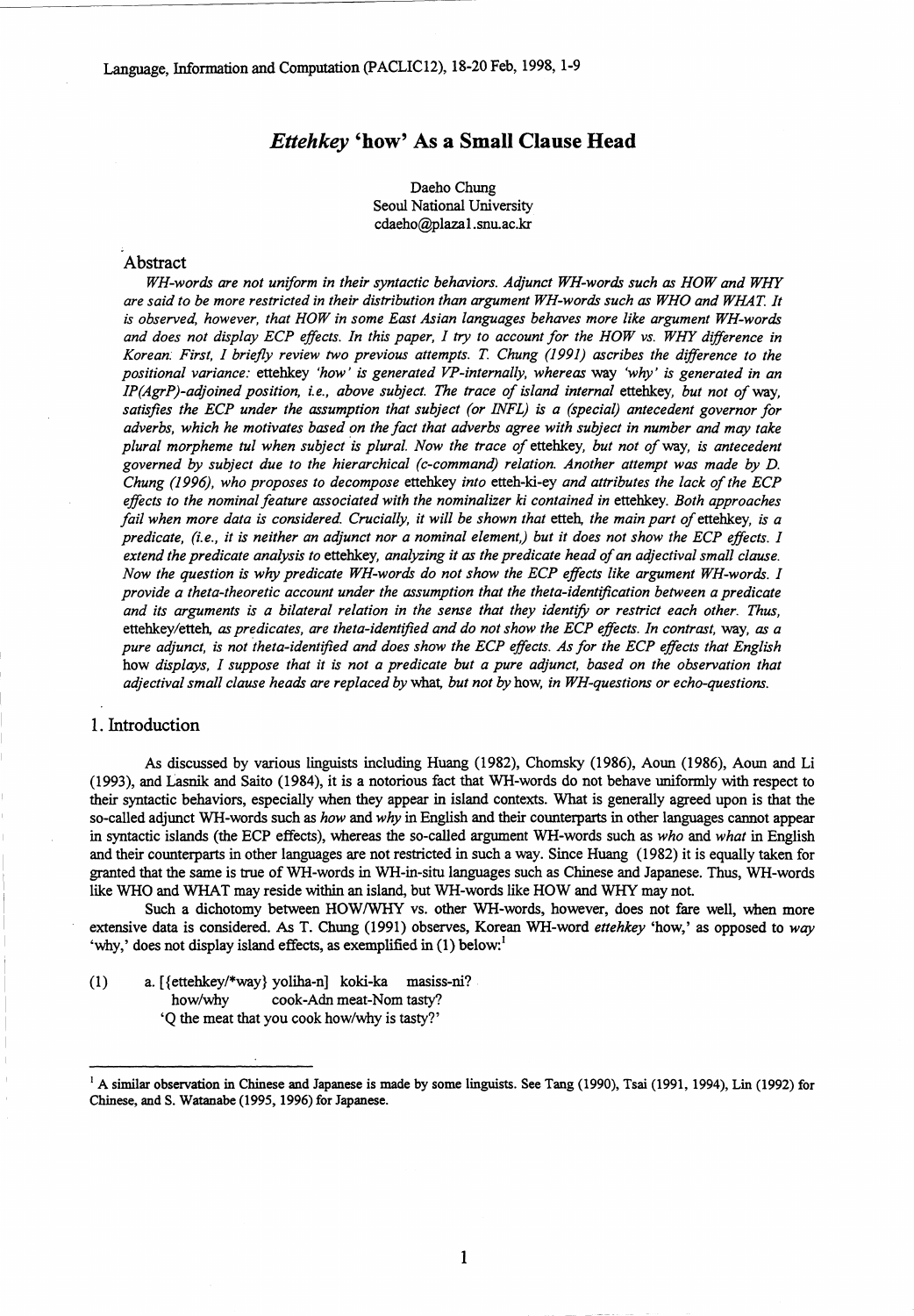b. [koki-lul {ettehkey/\*way) yoliha-myen] ssun mas-i epseci-ni? meat-Acc how/why cook-if bitter taste-Nom disappear-Q `Q if you cook meat how, the bitter taste disappears?'

*Ettehkey* appears in a relative clause in (la) and in a conditional clause in (lb). In contrast *way* is not allowed in such contexts.

In this paper, I try to account for why *ettehkey* and *way* behave differently with respect to island effects. First, I will briefly review two previous attempts to account for the difference, T. Chung's (1991) VP-adjunct analysis of *ettehkey,* and D. Chung's (1996) nominal analysis of *ettehkey.* Second, it will be shown that both approaches fail when more data is considered. Third, I propose to analyze *ettehkey as* the predicate head of a small clause and provide a theta-theoretic account of the syntactic difference between *ettehkey* and *way.* Finally, I make some speculation on the typological difference between *ettehkey* and its English counterpart *how.*

2. T. Chung's (1991) VP-adjunct Analysis vs. D. Chung's (1996) Nominal Analysis

In this section, I will briefly review T. Chung's (1991) and D. Chung's (1996) account for the fact that *ettehkey,* as opposed to *way,* does not display island effects. The lack of island effects is attributed to the hierarchical status that *ettehkey* takes in a clausal structure in T. Chung (1991), whereas it is to the categorial status of *ettehkey* in D. Chung (1996). Some specifics of the two approaches will be discussed below.

## 2.1. T. Chung (1991): A VP-adjunct Analysis of *Ettehkey*

T. Chung claims that adverbs take different positions depending on their types. According to him, manner or instrumental adverbs are generated VP-internally, spatio-temporal adverbs are generated higher than manner or instrumental adverbs but still within VP, and causal adverbs are generated VP-externally. The schematic structure that he proposes is as follows:

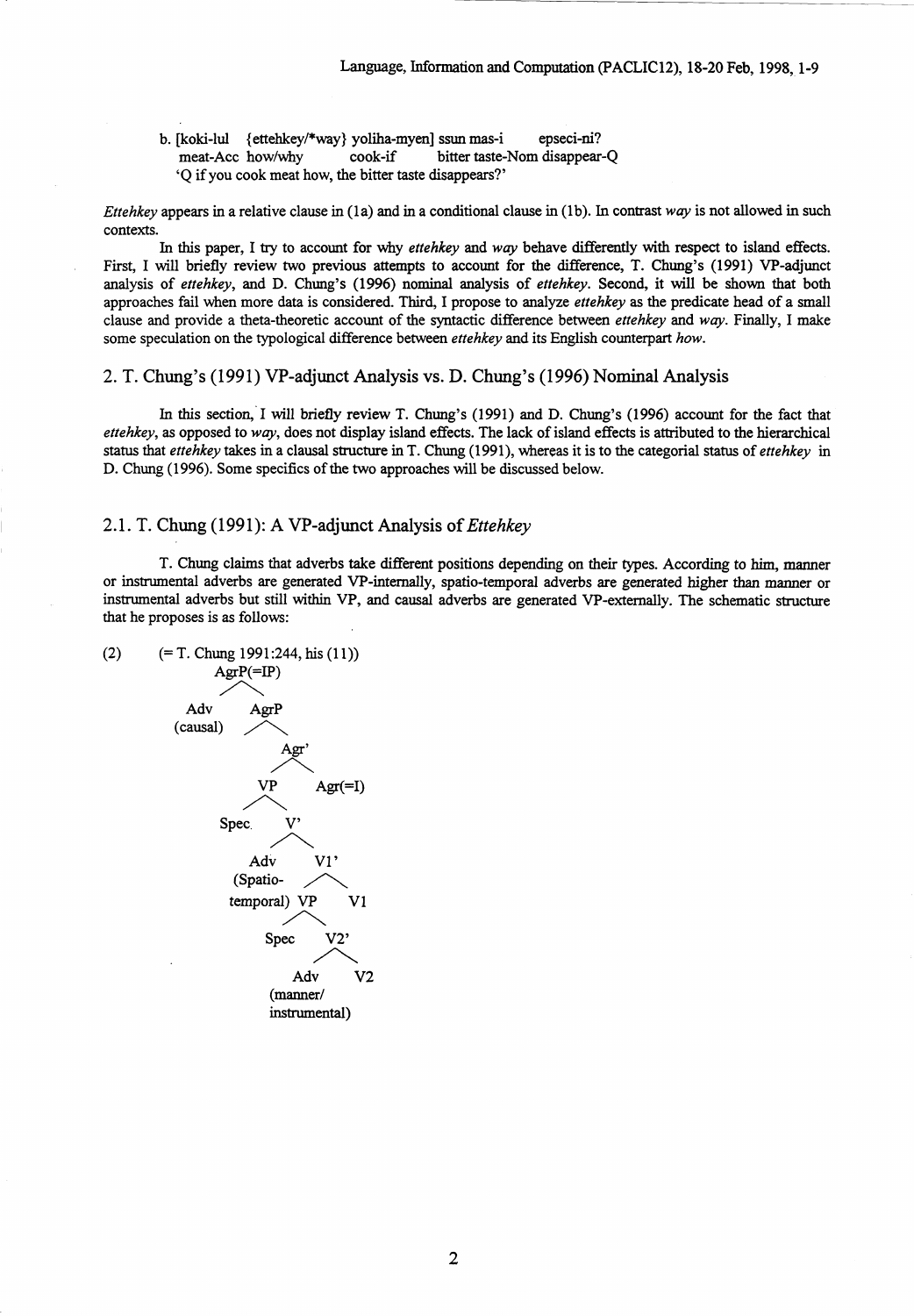The manner/instrumental adverbs are taken as sisters of V2, spatio-temporal adverbs as those of V'1, and causal adverbs as adjuncts of AgrP.<sup>2</sup>

T. Chung (1991) attributes the difference between causal WH-adverbs vs. other WH-adverbs to Rizzi's (1990) conjunctive ECP formulation.<sup>3</sup> All of the three positions taken by adverbs seem to be head-governed: manner/instrumental adverbs by V2, spatio-temporal WH-adverbs by V1, and causal adverbs by Agr.<sup>4</sup> No difference being revealed in the head government requirement, T. Chung attributes the difference between causal vs. all other adverbs to the antecedent government requirement. He claims that spatio-temporal and manner/instrumental adverbs satisfy the antecedent government requirement, whereas the causal adverb does not. He motivates this claim from the relative hierarchy between subject and adverbs supposed in (2) and the plural agreement between subject and adverbial elements. He resorts to the fact that any adverb can take a plural agreement marker *tul* if the subject of the sentence is plural, which was discussed by various linguists including Song (1975) and Kuh (1987):

 $(3)$  (= T. Chung's  $(16)$ )

a. encey-tul o-ess-ni? when-P1 come-Pst-QE `When did (you-P1) come?' b. ediey-tul ka-ni? where-P1 go-QE `Where are (you-P1) going?' c. ettekey-tul o-ess-ni? how-P1 come-Pst-QE `How did (you-P1) come?' d. way-tul o-ess-ni? why-P1 come-Pst-QE `Why did (you-P1) come?'

According to T. Chung (1991:246), the subject (or 'NFL that agrees with it) antecedent-governs the adverbs except for the causal adverb because the subject c-commands all the adverbs except for the causal adverb, assuming that the subject is generated at the SPEC of AgrP. (See (2).)

At this point some remarks are in order on T. Chung's (1991) analysis. First, *ettehkey can* have a resultative reading as well as manner and instrumental readings. (5)  $(=(1a))$ , for example, could be answered with (6c) as well as (6a) or (6b):

(i) ECP: A non-pronominal empty category must be

a. properly head-governed

b. antecedent-governed or Theta-governed.

- (ii) Head Government: X head governs Y iff
	- a.  $X \in \{A, N, P, V, Agr, T\}$
	- b. X m-commands Y
	- c. no barrier intervenes

d. Relativized Minimality is respected

(iii) Antecedent Government: X antecedent-governs Y iff

 $2$  It seems to be unreasonable to reserve a position both for spatial adverbs and for temporal adverbs (and similarly to reserve a position for manner adverbs and for instrumental adverbs) since a spatial adverb and a temporal adverb may appear at the same time in a clause.

<sup>3</sup> Rizzi's (1990:32) ECP and auxiliary notions are defined as follows:

a. X and Y are coindexed

b. X c-commands Y

c. no barrier intervenes

d. Relativized Minimality is respected

<sup>&</sup>lt;sup>4</sup> T. Chung (1991:245) suspects that causal adverbs are head-governed by T, which is assumed to be generated in a position higher than Agr. But notice that m-command, not c-command, plays a role in the definition of the head government. Agr mcommanding causal adverbs, the head government obtains without resort to T.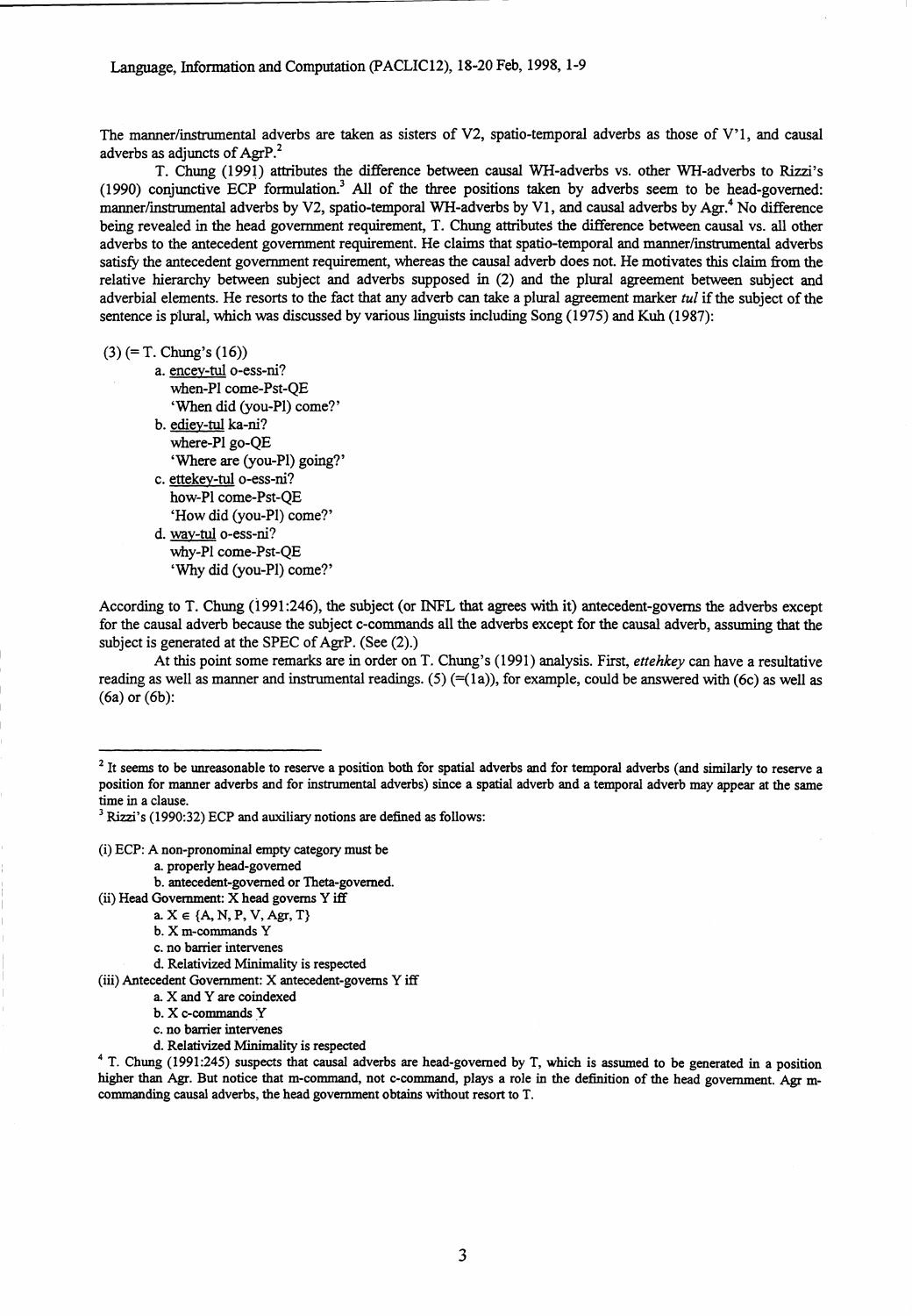| (5) | [ettehkey yoliha-n] koki-ka masiss-ni?      |                |
|-----|---------------------------------------------|----------------|
|     | cook-Adn meat-Nom tasty?<br>how             |                |
|     | 'Q the meat that you cook how is tasty?'    |                |
| (6) | a. yakhan pwul-ey chenchenhi kwuun koki.    | (manner)       |
|     | weak fire-at slowly<br>roast<br>meat        |                |
|     | 'meat that is roasted slowly on weak fire.' |                |
|     | b. oven-ulo kwuun koki.                     | (instrumental) |
|     | oven-with roast meat                        |                |
|     | 'meat roasted with an oven'                 |                |
|     | c. wancenhi ikhin koki.                     | (resultative)  |
|     | completely roast meat                       |                |
|     | 'Well done meat.'                           |                |
|     |                                             |                |

To prove his theory to be correct, resultative adverbials must also be shown to be generated in a position that is appropriately head-governed and antecedent-governed. This does not seem to require much work, though. Second, according to T. Chung (1991), causal adverbs are generated in a position higher than the subject position and therefore cannot be antecedent governed by subject. Notice, however, that subject can appear higher than causal adverbs, as in the following example:

(7) Kim kyoswu-uy nonmwun-i way, palphyotoyci anh-ess-ni? Kim professor-Gen paper-Nom why be;presented Neg;do-Pst-QE `Why was Professor Kim's paper not presented?'

T. Chung would say that the subject in (7) is generated lower than *way* and scrambled to the overt position at a later stage.<sup>5</sup> But it is generally taken for granted that clause internal scrambling remedies binding violations. Thus, if, as he claims, subject may antecedent govern . adjuncts in its c-command domain, then causal adjuncts should be allowed whenever subject is scrambled over them. But this is not true. For example, sentences like (7) cannot be embedded under syntactic islands such as complex NPs or adjunct clauses. Furthermore, it is not obvious what is meant by the claim that adverbs are antecedent governed by subjects.<sup>6</sup>

(i) (=Lin 1992:294, (3a))

Ta weishenme zuotian mei lai? he why yesterday not come `Why didn't he come yesterday?'

 $(ii) (= Lin 1992:302, (20))$ 

 $[c_{\text{P}} [ta_i [c_{\text{P}}]$  weishenme  $[p t_i]$  zuotian mei lai]]]

Note, however, that sentences like (iii) are also grammatical (Audrey Li (p.c.)):

(iii) najian yifu, to weishenme bu xihuan? that dress she why not like 'Why doesn't she like that dress?'

In (iii), **an** element other than subject, i.e., *najian yifu* 'that dress,' is clearly topicalized and WHY appears after the subject. Unless the subject is topicalized along with the 'clearly topicalized' element or it is preposed for some other reason, the

4

<sup>&</sup>lt;sup>5</sup> Even if subject does not undergo scrambling as claimed in Saito (1985), the grammaticality of the sentences like  $(7)$  is still problematic since there will be no difference between causal adverbs and other adverbs with respect to the c-command relation with subject.

<sup>6</sup> Lin (1992) also deals with the difference between HOW vs. WHY in Chinese and other languages. (I thank a reviewer for pointing it out to me.) Interestingly, Lin attributes the difference to the positional difference and the conjunctive ECP as in T. Chung (1991). But unlike T. Chung (1991), Lin claims that WHY is generated in the SPEC of CP, not within IP (AgrP), and head-government rather than antecedent government is responsible for the fact that WHY is hardly embedded. I did not have enough time to incorporate Lin's analysis in this paper, but I would like to raise a point with respect to the base position of WHY. To explain the grammaticality of the sentences like (i), where WHY appears after subject, Lin claims that the subject is topicalized, as illustrated in (ii):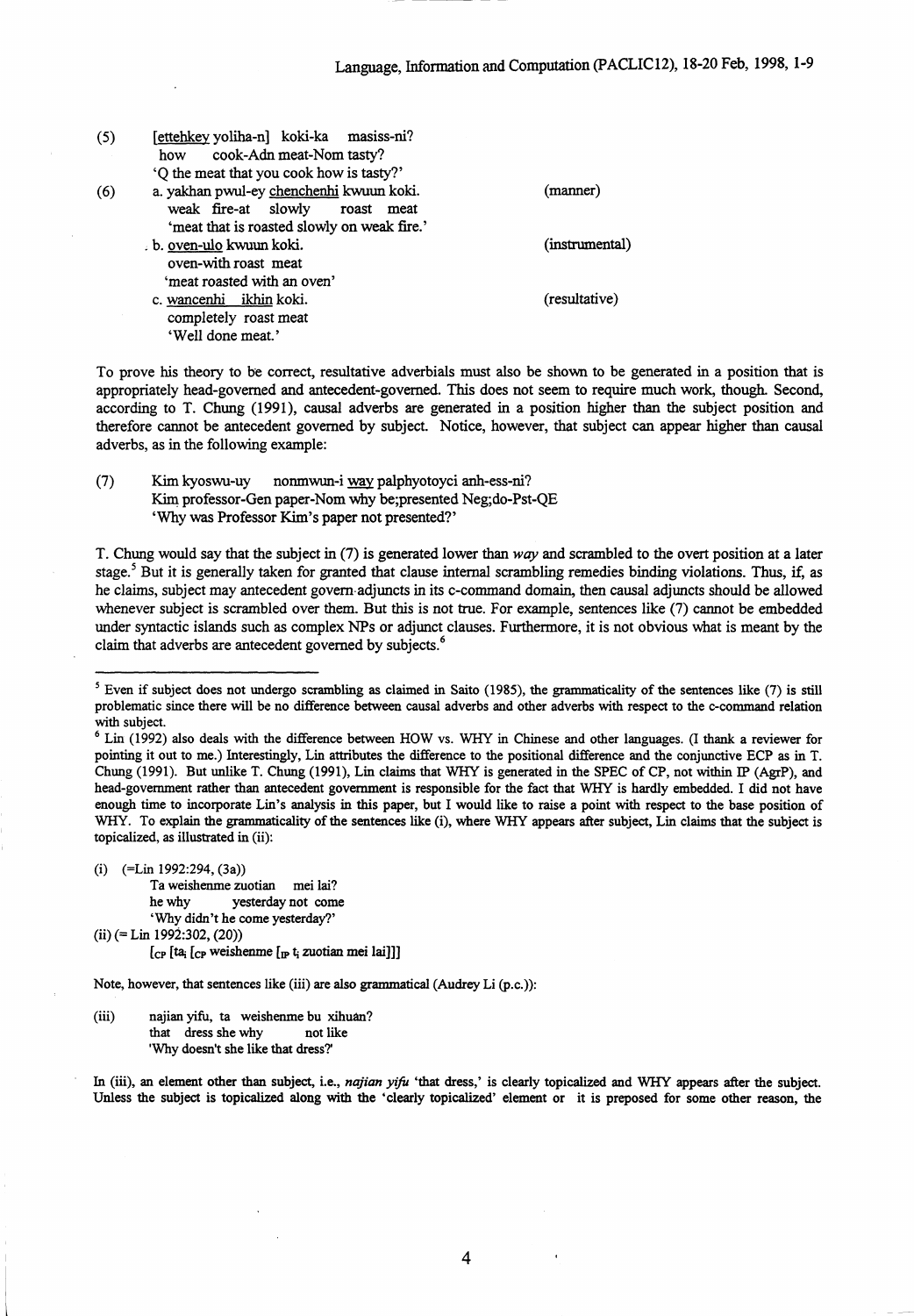### 2.2. D. Chung (1996): A Nominal Analysis of *Ettehkey*

D. Chung (1996:59-60, footnote 11) proposes to decompose *ettehkey* into *etteh-ki-ey,* hinting from Lee's (1993:369) analysis of causative ending *-key* as nominalizer  $ki$  plus postposition  $ey$  'to.' D. Chung claims that due to the existence of the nominal feature associated with *ki, ettehkey* behaves like other nominal WH-words like *nwukwu* `who' or *mwues* 'what' and do not show island effects.

Lee (1993:369) proposes to decompose the causative morpheme *-key* into nominalizer *ki* and postposition ey 'to,' as exemplified below:<sup>7</sup>

(8) a. (=Lee 1993: 369, his (68b))

na-nun ku-ka o-key mantul-ess-ta.

I-Top he-Nom come-KEY make-Pst-DE

`I made him come.'

b. na-nun [ku-ka o-ki-ey] mantul-ess-ta.

1-Top he-Nom come-Nmz-to make-Pst-DE

Lee claims that the nominalizer *-ki* presupposes the temporal existence of the action denoted by the verb. Thus the sentence in (8), for example, means 'I did something to bring into existence the baby's crying.'

Our main concern here is not the semantics of *-key,* but the morpho-syntactic information that it conveys, especially its categorial feature. If, as Lee (1993) claims, *key* is decomposed into nominalizer *-ki* plus postposition ev 'to,' it is reasonable to carry the same analysis into *key* of WH-word *ettehkey* 'how,' according to which it will be analyzed into *etteh-ki-ey.* Then it is natural to regard *ettehkey* as containing a nominal feature associated with *-ki* in it. Due to the existence of the nominal feature, *ettehkey* can be said to behave like other nominal WH-words like *nwukwu* 'who' or *mwues-* 'what' with respect to island insensitivity. In other words, *ettehkey can* be said to be licensed in the same way that nominal WH-words are licensed, no matter what is responsible for the nominal vs. nonnominal distinction in the licensing mechanism of WH-words.

A similar nominal vs. non-nominal dichotomy was already entertained in Tsai (1994) for *zenmeyang* 'how' in Chinese. Tsai claims that *zenmeyang* displays island effects when it has a manner reading, but not when it has an instrumental or resultative reading. He accounts for the difference by categorizing manner *zenmeyang as a* pure adverbial and instrumental/resultative *zenmeyang as a* nominal element. His classification, however, seems to be fairly arbitrary. Incidentally, Tsai's generalization does not apply to Korean, in which manner *ettehkey* does not show island effects, either, as was seen in  $(5)$  and  $(6)$ .<sup>8</sup>

#### 3. Predicate WH-word *Etteh* and Predicate Analysis of *Ettehkey*

In this section it will be shown that neither T. Chung's (1991) theory based on the hierarchical status nor D. Chung's (1996) theory based on the categorial status is tenable. Our contention depends crucially on the fact that *etteh,* subpart of *ettehkey,* does not display island effects like other nominal or argument WH-words. Consider the

grammaticality of sentences like (iii) will pose a problem for Lin. Furthermore, in Korean, where topic markers are overtly realized, WHY appears after a non-topic (e.g., nominative or accusative) marked element without any difficulty:

(iv) John-i way ttena-ess-ni? J.-Nom why leave-Pst-QE `Why did John leave?'

(v) John-i Mary-lul way manna-ess-ni? J.-Nom M.-Acc why meet-Pst-QE 'Why did John meet Mary?'

Thus, I suppose that the claim that WHY is (exclusively) generated in the SPEC of CP should be reconsidered.

7 In fact Lee (1993:359-377) argues that many other morphemes including imperative ending *-kela,* conditional *-ketun,* and disjunctor *-kena*, contain the same nominalizer -ki.

 $8$  See Lin (1992), who also claims, based on Tang's (1990) observation, that Tsai's generalization does not hold even in Chinese.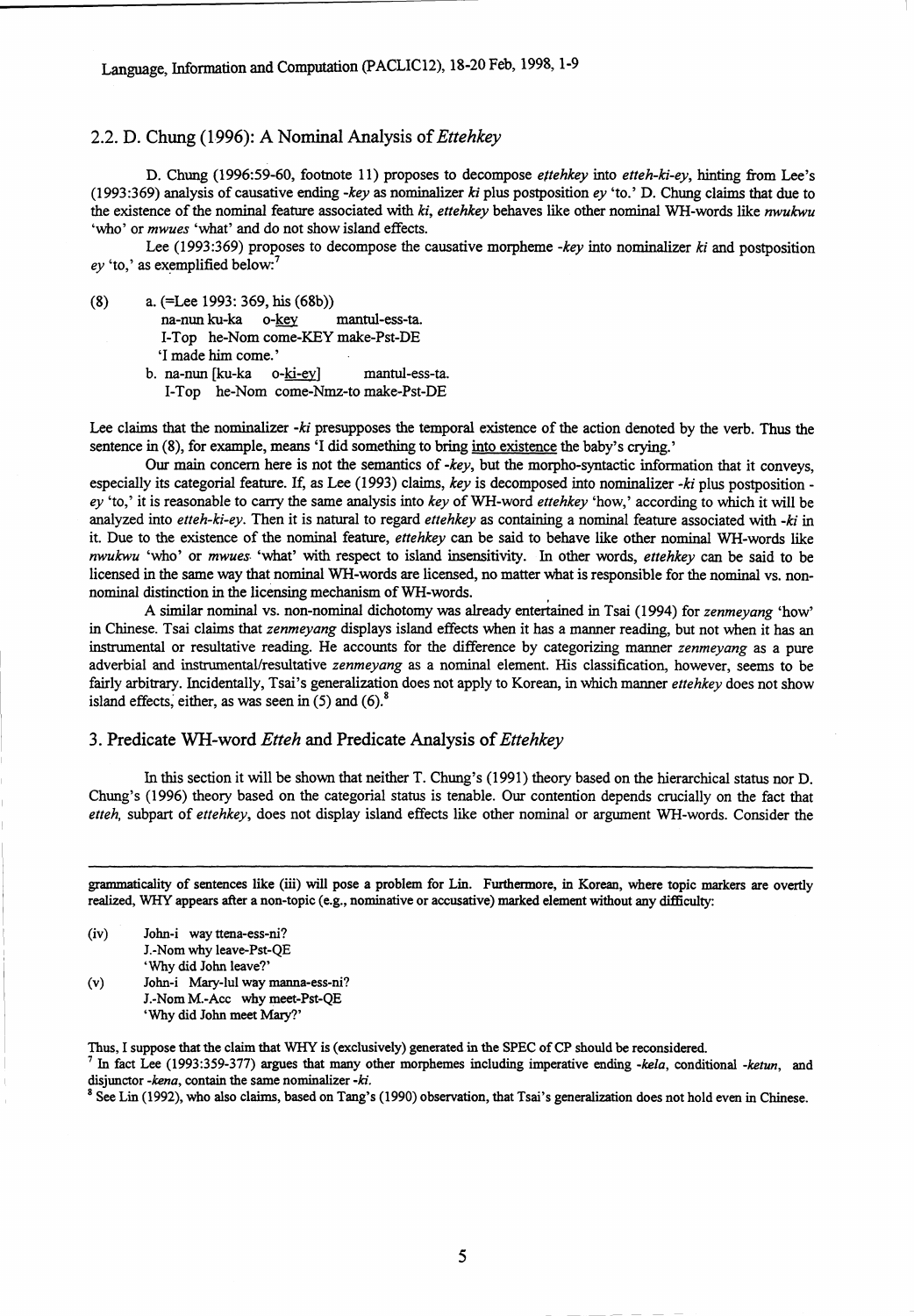sentence in (9), in which WH-word *etteh is* located in the most deeply embedded clause which is in turn contained in a relative clause, a syntactic island:

(9) Secang-un [e<sub>i</sub> [sanghwang-i etteh-ta-ko] pokoha-n] kyengchalkwan-ul haykoha-ess-ni?<br>chief-Top situation-Nom how-DE-C report-Adn police:officer-Acc fire-Pst-Q situation-Nom how-DE-C report-Adn police;officer-Acc fire-Pst-Q `Q The chief fired the police officer who reported that the situation is how?'

*Etteh* in this sentence is neither a VP-adjunct nor a nominal element but rather is a predicate of the most embedded clause.9 Its predicatehood is evident from various facts. First, the embedded subject requires a predicate for a thetatheoretic reason and no predicate other than *etteh* is *available* in the clause. Second, it hosts a declarative sentence ending, *ta,* which exclusively attaches to a verb stem or to an inflected verb. Third, *etteh (etuleh* in Northern dialects) contains *eh (leh* in Northern dialects), which is reminiscent of the depictive adjectival verb ending *(1)Ah,* where *A* varies over *a [a]* or *e [a] ,* a vowel harmony variation, e.g., adjectival verbs such as *nolah/nwuleh* 'to be yellow,' *hayahlheyeh* 'to be white,' *phalah/pheleh* 'to be blue,' *khetalah* 'to be big,' *coptalah* 'to be narrow,' etc. The lack of any overt morpheme for the present tense further indicates that *etteh* is an adjectival verb.<sup>10</sup> The array of facts shows that *etteh* in (9) is neither a VP-adjunct nor a nominal element, but a verbal predicate. Nevertheless, it does not show island effects, which indicates that neither T. Chung's nor D. Chung's analysis is tenable.

A natural question that arises is whether the predicate analysis of *etteh* in (9) can be carried over to its adverbial form *ettehkey* in (1a,b)? I contend it can, analyzing *ettehkey* as the predicate head of a small clause, as illustrated in the structure in (10) below:



The null element, pro, could be referentially linked to an element in the sentence, typically NP i in (10), as when *etteh* has a resultative reading,<sup>11</sup> or its reference could be pragmatically provided from the context, as when *etteh* has a manner or instrument reading.

9 Lin (1992:329, footnote 27) also shows that *zenmeyang* 'how' could be a predicate in Chinese:

 $(i)$ Ni zuijing zenmeyang? you recently how `How have you been recently?'

<sup>10</sup> Action verbs need a present tense morpheme, *-n/-nun*, when a plain declarative sentence ending follows but adjectival or stative verbs do not take any overt present tense morpheme:

(i) a. John-i pap-ul mek-nun-ta/\*mek-ta. J.-Nom rice-Acc eat-Pres-DE/eat-DE `John eats (or is eating) rice.' b. John-i khi-ka cak-ta/\*cak-nun-ta. J.-Nom height-Nom small-DE/small-Pres-DE

 $<sup>11</sup>$  Or the small resultative clause itself could be complement of the matrix verb, as in (i) below, depending on the analysis:</sup>



`John is small.'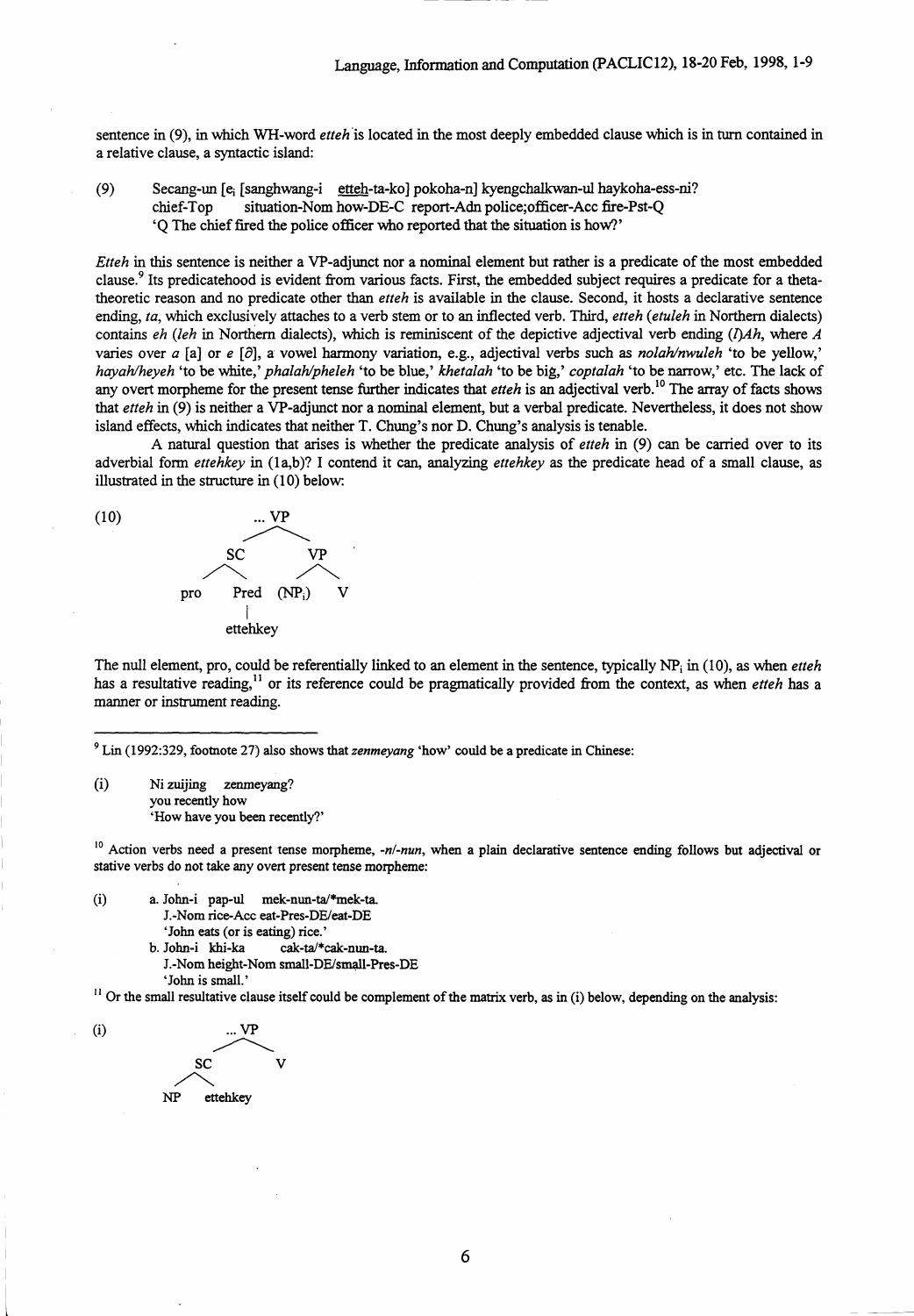The attachment of *key* to *etteh* is analogous to the fact that the ,predicate head of a small clause in Korean undergoes a categorial change, hosting an adverbial ending *-key, as* exemplified in (11):

- (11) John-un [ku mwuncey-lul nemwu swip-key] yeki-n-ta.
	- J.-Top the problem-Acc too easy-KEY consider-Pres-DE

`John considers the problem too easy.'

I assume that the categorial change from adjectival verb to adverbial results when the small clause head (overtly) raises to the domain of the higher predicate along the similar lines of Stowell (1991), who argues that small clause heads raise to form a complex predicate with the higher predicate, overtly or covertly in Italian and covertly in English. One difference between our analysis of Korean small clauses and Stowell's analysis of Italian and English small clauses is that in the latter the small clause predicate undergoes a head-to-head movement, i.e., the small clause predicate and the matrix predicate are restructured to form a constituent, whereas in the former the predicate or its projection undergoes an XP-movement, i.e., it adjoins to the projection of the matrix predicate. <sup>12</sup>

#### 4. Theta-Pertinence and Island Effects

Now let us return to our original question why *etteh* or *ettehkey* does not show island effects. I resort to the theta-identification of the ECP story but from a different perspective. Arguments enjoy more liberty than nonarguments because they can be identified by a theta-relation as well as by binding (antecedent government). (See Lasnik and Saito 1984 and Chomsky 1986.) The theta-identification explicated in this way is a unilateral construal in that predicates identify their arguments but not vice versa. It is conceivable, however, to explicate theta-relations bilaterally, i.e., predicates and their arguments can be understood to identify or restrict each other. Depending on the properties (types, number, etc.) of the arguments, the predicates are restricted accordingly. For example, suppose that there are two arguments, one as a subject and the other as an object, in a clause. Then the predicate that relates the two arguments must be a transitive verb, but not be an intransitive or ditransitive verb. To take another example, suppose that there is merely one argument in a given clause. Then the predicate can be an unergative or unaccusative verb but it can not be a transitive or ditransitive verb.

With the theta-identification explicated in this bilateral way, *etteh* or *ettehkey* is theta-identified, since they are theta-pertinent as a theta-role assigning predicate. Hence the lack of the island effects follows. Note that with the advent of the small clause head analysis of *ettehkey, etteh* is always a predicate head assigning a thematic role to *its* subject.

### 5. Some Speculation on the Behavior of English *how*

A question that arises is whether English *how* could be similarly analyzed as a predicate. If that were possible, then it would not show island effects, contrary to the fact. But the answer to the question seems to turn out negative. Notice that adjectival small clause heads in English are replaced by *what* not by *how* in WH-questions, as in (12):

(12) (I know you consider Mary smart.) But I do not know what/\*how you consider John e?

This clearly contrasts with the Korean counterpart, in which *ettehkey* 'how' instead of *mwues* 'what' is used:

(i)  $a. (= (11))$ 

John-un [ku mwuncey-lul nemwu swip-key] sayngkakha-n-ta. J.-Top the problem-Acc too easy-KEY consider-Pres-DE `John considers the problem too easy.'

b. John-un [nemwu swip-key]; [ku mwuncey-lul t<sub>i</sub>] sayngkakha-n-ta. J.-Top too easy-KEY the problem-Ace consider-Pres-DE `John considers the problem too easy.'

This indicates that the small clause head does not merge into the matrix predicate.

<sup>&</sup>lt;sup>12</sup> Note that *V-key* can precede all other embedded elements, as shown below: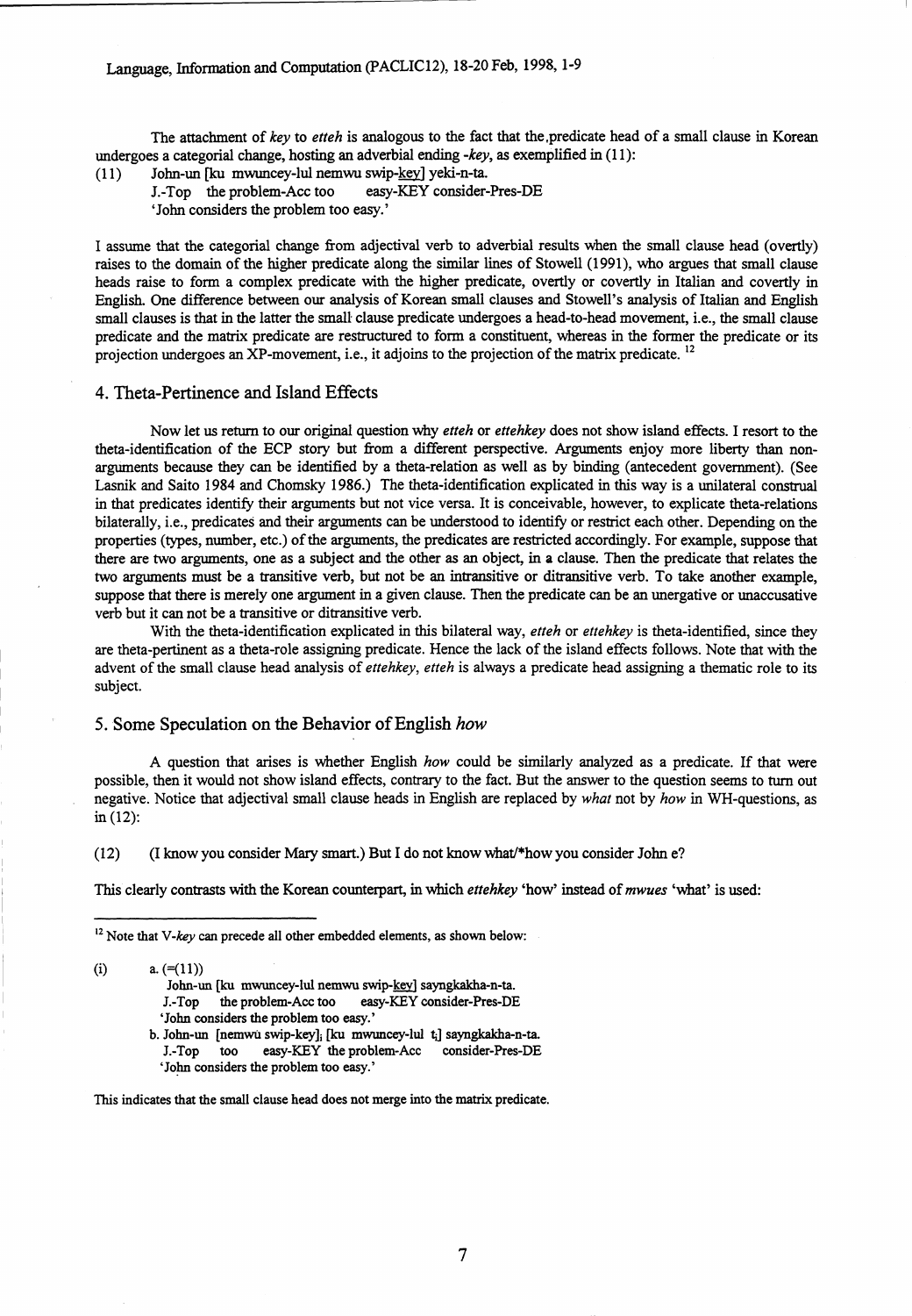(13) (na-nun ney-ka Mary-lul yengliha-key yeki-nun kes-ul al-n-ta.) I-Top you-Nom M.-Acc smart-KEY consider-Adn thing-Acc know-Pres-DE John-un \*mwes-ul/ettehkey yeki-ni? J.-Con what-Acc/how consider-QE `How about John?'

The English-Korean difference evinces itself more clearly in echo-questions. Compare the English sentence in (14) with the Korean counterpart in (15):

- (14) You consider John what/\*how?
- (15) John-ul \*mwes-ul/ettehkey yeki-n-ta-ko? J.-Acc what-Acclhow consider-Pres-DE-CM (CM--citation Marker)

`You consider John what/how?'

Adjectival small clause heads are replaced by *what* in English and by *ettehkey* in Korean.

Since it does not replace **an** adjective in WH-questions or echo-questions, *how* in English could not be regarded as *a* predicate. Clearly it is not an argument, either. Thus, it seems to be a pure adjunct. It *is,* therefore, not theta-pertinent and cannot be theta-identified. Thus it shows the island effects, unlike its apparent Korean counterpart *ettehkey,* which is analyzed as the predicate head of an adjectival small clause in this paper.<sup>13</sup>

### References

Aoun, Joseph (1986) *Generalized Binding: The Syntax and Logical Form of WH-Interrogatives,* Foris Publications, Dordrecht-Holland/Riverton-U.S.A.

Aoun, Joseph and Y.-H. Audrey Li (1993) *Syntax of Scope,* MIT Press, Cambridge, MA.

Chomsky, Noam (1986) *Barriers,* MIT Press, Cambridge, MA.

- Chung, Daeho (1996) *On the Representation and Licensing of Q and Q-Dependents,* Ph. D. dissertation, University of Southern California.
- Chung, Tagoo (1991) "On WH-Adjunct Extraction in Korean," Susumu Kuno et al (eds.) *Harvard Studies in Korean Linguistics* IV, 241-248.

Cinque, Guilemo (1990) *Types of A'-Dependencies,* MIT Press, Cambridge, MA.

Huang, C.-T. James (1982) *Logical Relations in Chinese and the Theory of Grammar,* Ph.D. dissertation, MIT.

Kuh, Hakan (1987) "Plural Copying in Korean," Susumu Kuno et al (eds.) *Harvard Studies in Korean Linguistics* II, 239-250.

Lasnik, Howard and Mamoru Saito (1984) "On the Nature of Proper Government," *Linguistic Inquiry* 14, 235-289. Lee, Keedong (1993) *A Korean Grammar on Semantic-Pragmatic Principles,* Hankwukmwunhwasa, Seoul, Korea. Lin, Jo-Wang (1992) "The Syntax of 'HOW' and 'WHY,' *Journal of East Asian Linguistics* 1: 293-331.

Rizzi, Luigi (1990) *Relativized Minimality,* MIT Press, Cambridge, MA.

Saito, Mamoru (1985) *Some Asymmetries in Japanese and Their Theoretical Consequences,* Ph.D. dissertation, MIT. Song, Seok Choong (1975) "Rare Plural Marking and Ubiquitous Plural marker in Korean," *CLS* 11.

Stowell, Tim (1991) "Small Clause Restructuring," Robert Freidin (ed.) *Principles and Parameters in Comparative Grammar,* MIT Press, Cambridge, MA.

Tang, C.-C. Jane (1990) *Chinese Phrase Structure and Extended X-bar Theory,* PhD dissertation, Cornell University. Tsai, Wei-Tien (1991) "On Nominal Island and LF Extraction in Chinese, in Lisa Cheng and Hamida Demirdash

(eds.), *MIT Working Papers in Linguistics 15,* MIT, Cambridge, Massachusetts. Tsai, Wei-Tien (1994) *On Economizing the Theory of A-bar Dependencies,* Ph. D. dissertation, MIT. Watanabe, Shin (1995) *Aspects of Questions in Japanese and Their Theoretical Implications,* Ph.D. dissertation,

<sup>&</sup>lt;sup>13</sup> It is interesting to observe that some languages (e.g., Korean) allow predicate WH-elements, but others (e.g., English) do not. A similar difference reveals in the formation of ANY negative polarity item: Korean has an ANY predicate, i.e., *amwuleh,* which is always licensed by a negated light verb, while English does not have such an item at all. But I am ignorant for the moment what is responsible for the differences.